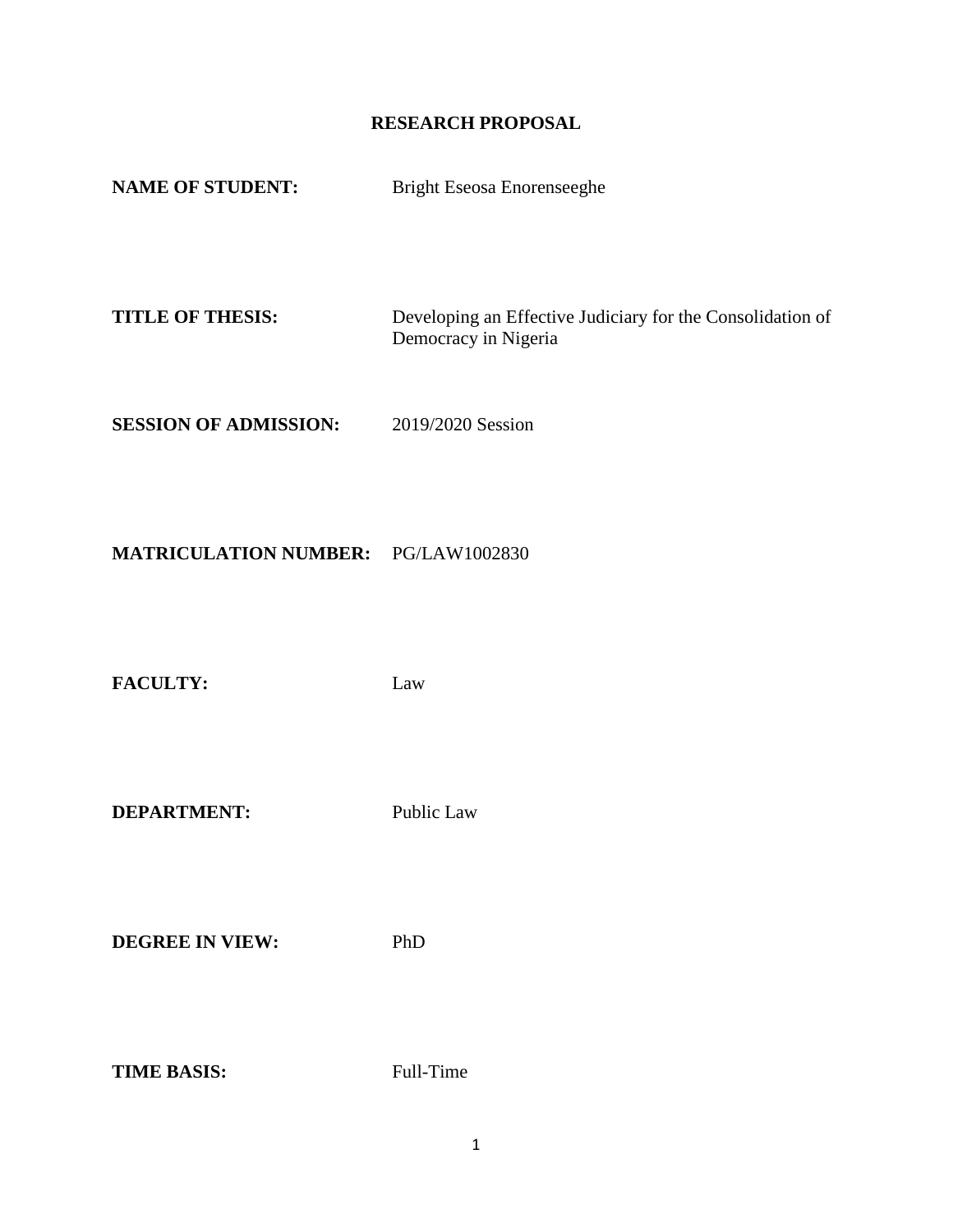#### **ABSTRACT**

In spite of the end of the Cold War and the triumph of democracy worldwide, political structures and trajectories in Africa raised concerns among scholars and watchers of the democratic process in Africa. Those concerns were whether there was an imminent danger of democratic reversal rather than democratic consolidation in the continent and the centrality of key institutions, like the judiciary, in solidifying democratic ethos. These concerns led to two great trends of democratization and judicialization in legal scholarship. Consequently, there is an increasing scholarly literature at a cross-national level on the intersection of democratization and judicialization, showing that an effective judiciary is necessary for the consolidation of democracy. From the literature and annual indices, democracy remains nascent in Nigeria after more than two decades of unbroken democratic practice. The study therefore intends to find out whether the Nigerian judiciary is effective or strong in the democratic project of the country. Or, is the judiciary weak and unable to serve as a catalyst for democratic consolidation in Nigeria? If yes, what are the reasons for this inability? How can the Nigerian judiciary be developed into an effective institution that serves as a catalyst for the consolidation of democracy?

The study shall adopt a doctrinal approach. The study shall begin with a multidisciplinary and cross-national assessment of the intersection between an effective judiciary and the consolidation of democracy. Thereafter, the study shall review the status of Nigeria's democracy and judiciary using statutory provision, decided cases, extant literature, and existing indicators. An assessment of the role of the judiciary in Nigeria's current democracy will be carried out as a follow-up to the ascertainment of its status to find out why the judiciary has not been an effective catalyst for the consolidation of democracy in Nigeria. Through a synthesis of past reform proposals of commissions, committees, and study groups after testing with cross-national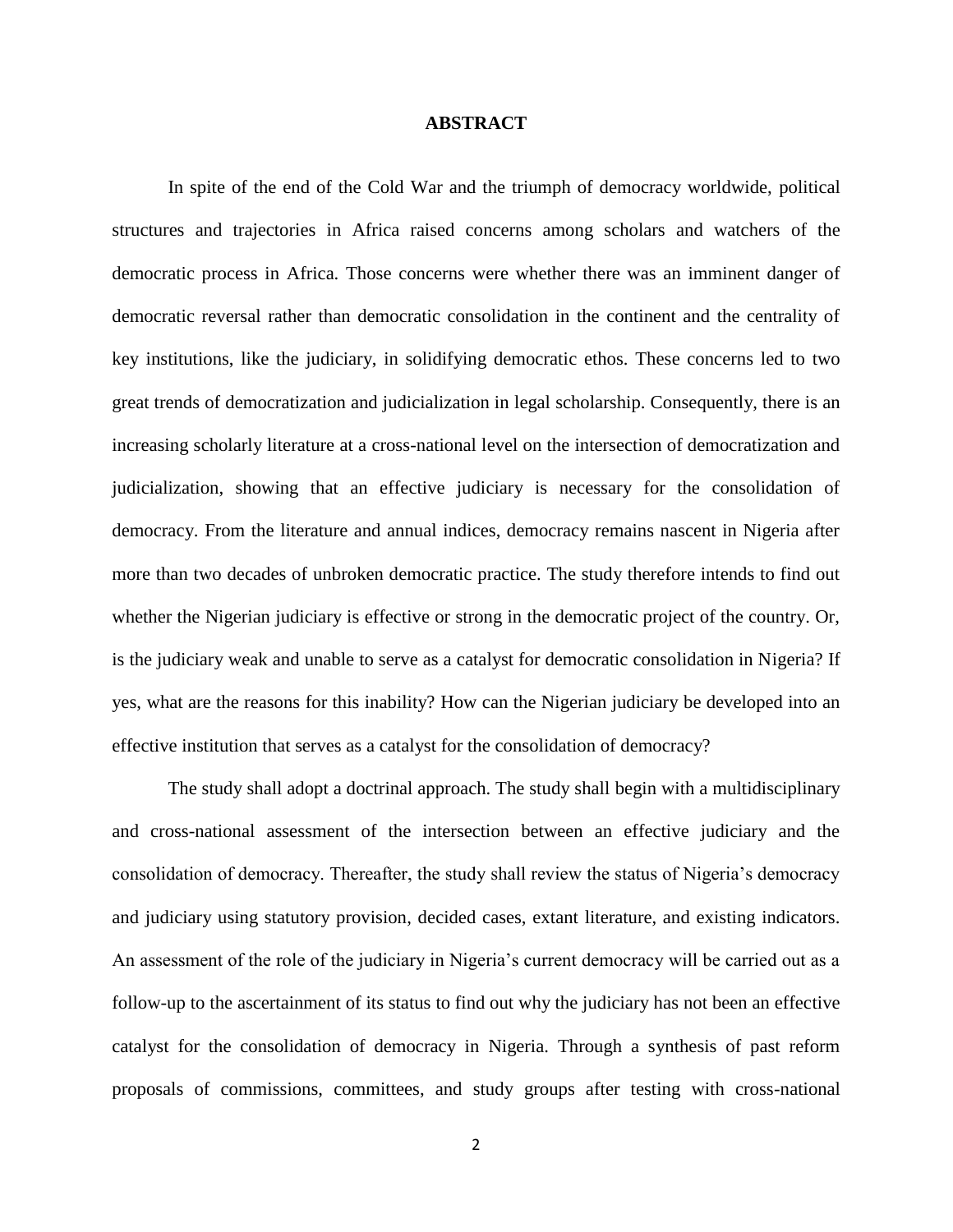examples, proposals on how to develop the judiciary into an effective institution that will serve as a catalyst for the consolidation of democracy in Nigeria shall be offered. The multidisciplinary approach is adopted for the study because the resources, data and evidence to be employed cut across the fields of law, political science, and history.

The study expects to find that an effective judiciary is one that is able to maintain the balance of power between the arms of government, constrain abuse of power and shape political culture, as a vital institution for horizontal accountability which protects and enhances democratic ethos and the constitutional order of modern societies. The study expects to find further that Nigeria has a fragile democracy which in practice is at best a 'hybrid regime', and the judiciary in Nigeria has not been able to maintain the balance of power between the arms of government and has been unable to constrain abuse of power. Thereafter, the study shall propose reforms on how to develop the judiciary into an effective institution.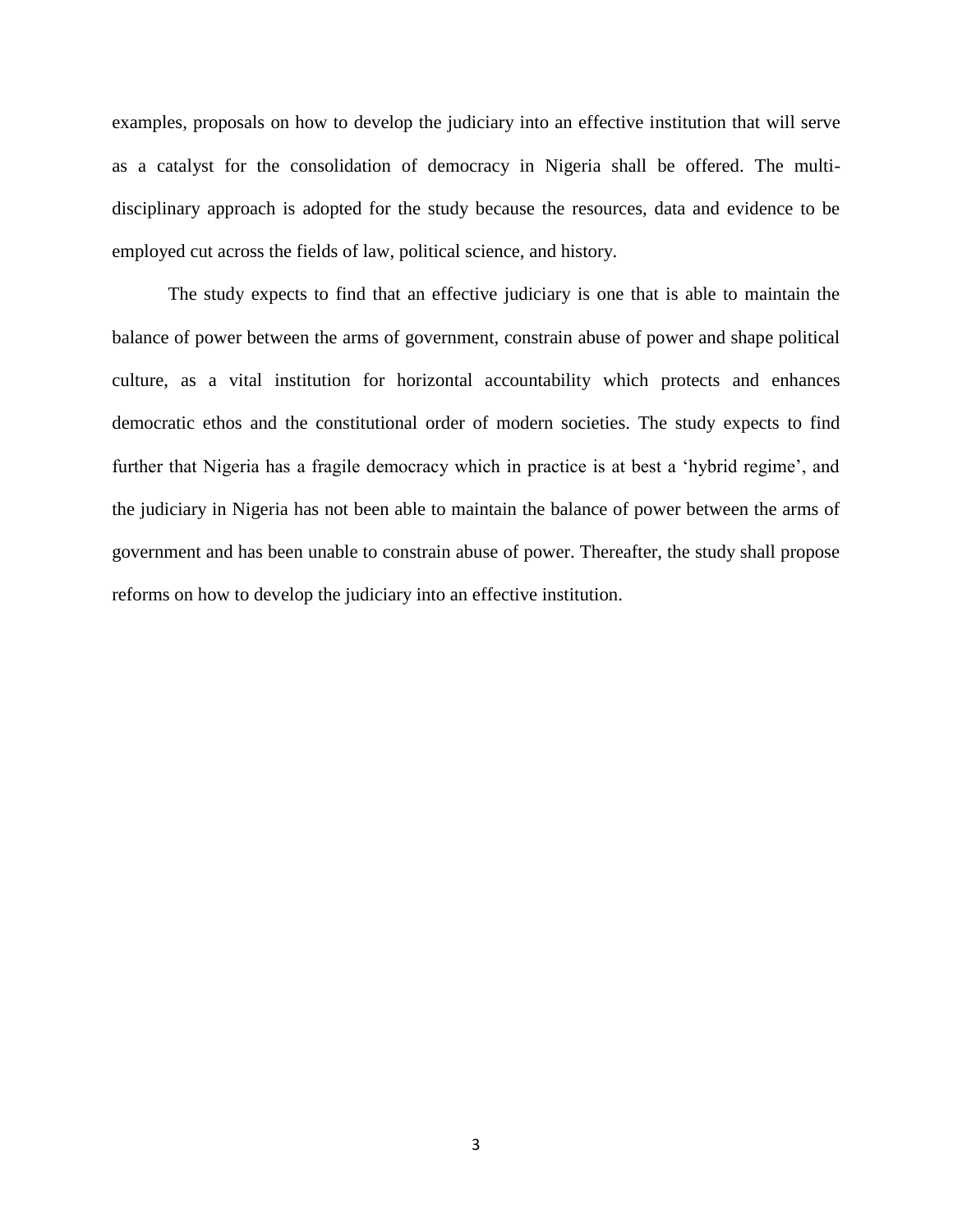#### **STATEMENT OF RESEARCH PROBLEM**

Democratic consolidation and the possibility of democratic reversal has been a major global concern to scholars and watchers of democracy worldwide. This has led scholars to postulate several reasons for lack of democratic consolidation. Some scholars are of the view that the form of government adopted could guarantee democratic consolidation. Others believe that the form of government is not in itself a guarantee of democratic survival, however, a more effective institution like the legislature or the judiciary is most apt in ensuring democratic survival. In contemporary thought, courts are central components in any political settlement aimed at achieving a functioning democratic order. The judiciary is the foundation upon which democracy grows and develops. Unfortunately, in weak democracies the judiciary is similarly docile.

Nigeria's democratic history is an immensely chequered narrative. Nigeria's democracy is still classifiable as an emergent and fragile type (EIU 2020, 43; Adeosun 2014). Its structures and trajectories are still undergoing trials and experimentation. The foundation of Nigeria's democracy has accordingly remained palpably weak. It is clear from available literature that democracy in Nigeria is far from being consolidated (Egbe 2014; Ibietan & Ajayi 2015).

The presence of strong institutions of democracy such as the judiciary is therefore necessary for the consolidation of democracy in Nigeria. There are a plethora of scholarly literatures on the judiciary, as an institution, and democracy, as a system of government. Likewise, there is a rapid growth in the number of literature succinctly reviewing the interplay of democratization and judicialization (Smith, 2017; Pócza, 2020). Democratization is understood to denote the totality of processes involved in the entrenchment of the tenet and principles of democracy within the political system and constitutional order (Nwabueze, 1993; Diamond,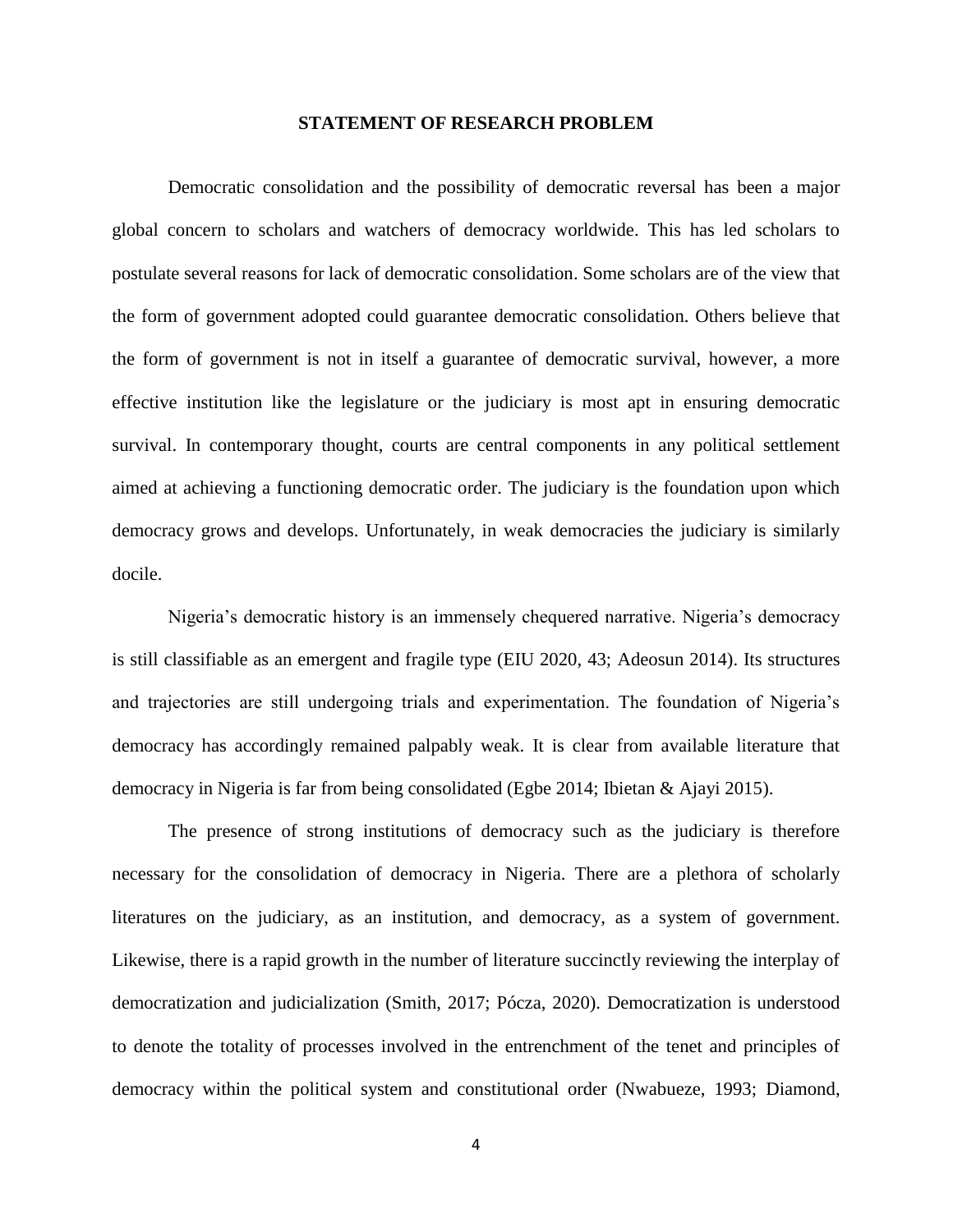1999; Arishe, 2017), while Judicialization is understood as the process by which the judiciary gains prominence within the political system and constitutional order (Tate 1995, 28; Alter & Hafner-Burton, 2019). The study intends to investigate whether the Nigerian judiciary is strong or effective enough to support a drive towards democratic consolidation, or whether it is too weak to act as a catalyst for democratic consolidation in Nigeria. If yes, what are the reasons for this inability? And what can be done to make a relatively weak judiciary effective and a catalyst for democratic consolidation.

The research questions formulated for the purpose of resolving the research problems are:

- 1. Has democracy in Nigeria been consolidated?
- 2. What role does the judiciary play in consolidating and protecting democracy?
- 3. Has the judiciary in Nigeria helped in the consolidation of democracy since 1999?
- 4. How can the judiciary be strengthened to be a mechanism for the consolidation of democracy in Nigeria?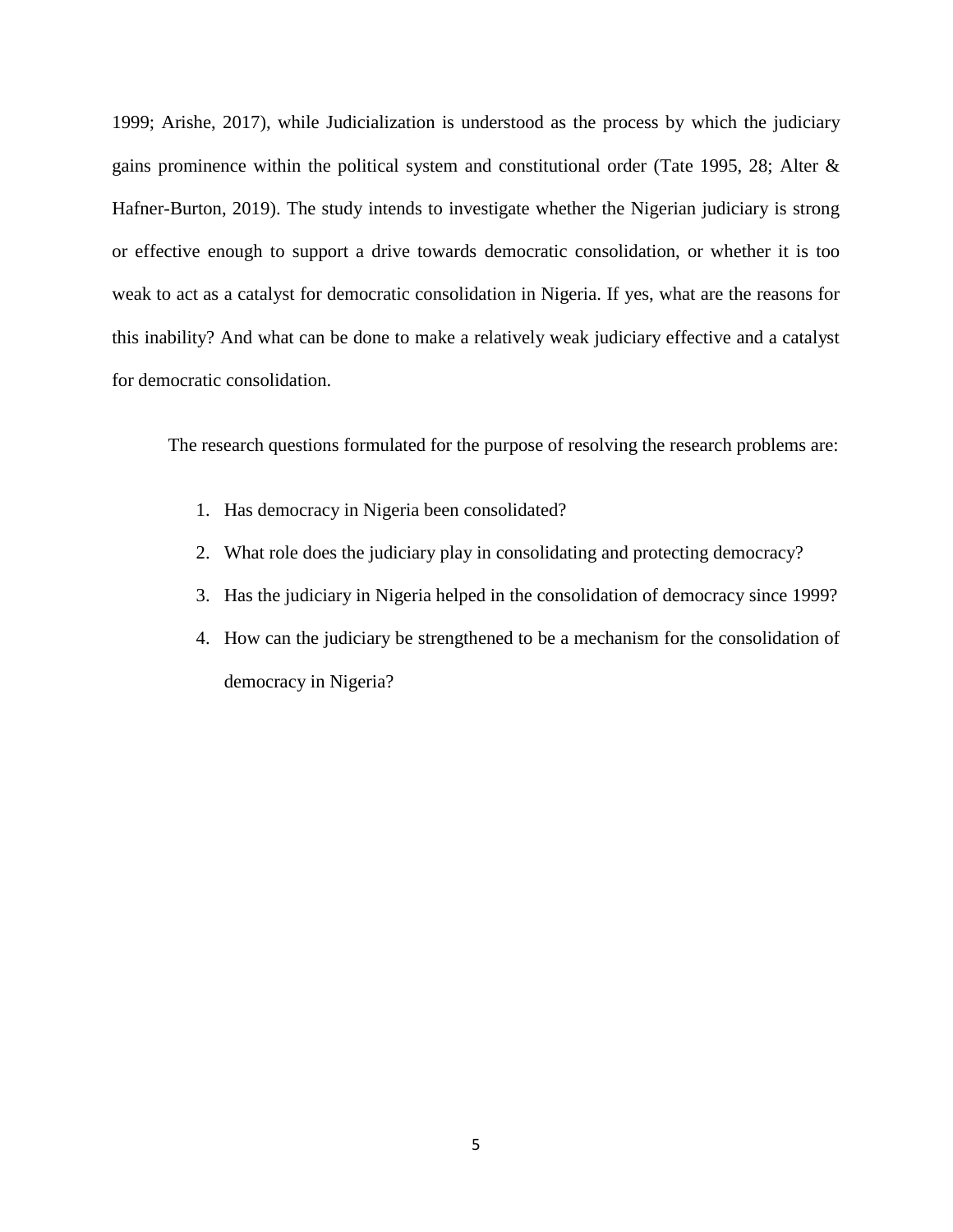#### **SCOPE OF THE STUDY**

Linz and Stepan (1996), in a detailed study of consolidated democracies, gave one of the most cited clarifications on consolidated democracy as "a political regime in which democracy as a complex system of institutions, rules and patterned incentives has become, in a phrase, the only game in town, behaviourally, attitudinally and constitutionally" (Linz and Stepan 1996, 15). An effective judiciary, being an institution for horizontal accountability, is central to achieving this. However, the study does not propose that an effective judiciary is all that is required for democratic consolidation in Nigeria, as the effectiveness of other vital institutions like the civil society, the legislature, amongst other key factors, would further help in this quest for a consolidated democracy. Nonetheless, because the study is time bound, we shall limit our analysis to the judicial institution.

Therefore, the study shall examine the role played by the judiciary in the pursuit for democratic consolidation under Nigeria's Fourth Republic, although lessons will be draw from Nigeria's past political and constitutional experiences, while laying out a viable framework for the networking of the judicial institution in the promotion of democratic ethos. The reason for this choice of Nigeria's Fourth Republic seems obvious, as the Constitution of the Federal Republic of Nigeria 1999 (CFRN 1999) is the longest operative constitution that has been in force post-independence, and this has been the longest period of uninterrupted democratic/civilian rule in Nigeria. It is relevant to note that this research critique the role played by the judiciary in corruption cases involving the political elites, human right cases involving the political arm of government, cases of abuse of power by members of the political arm of government and electoral cases in Nigeria. Thereafter, the study shall propose reforms on how to develop the judiciary into an effective institution.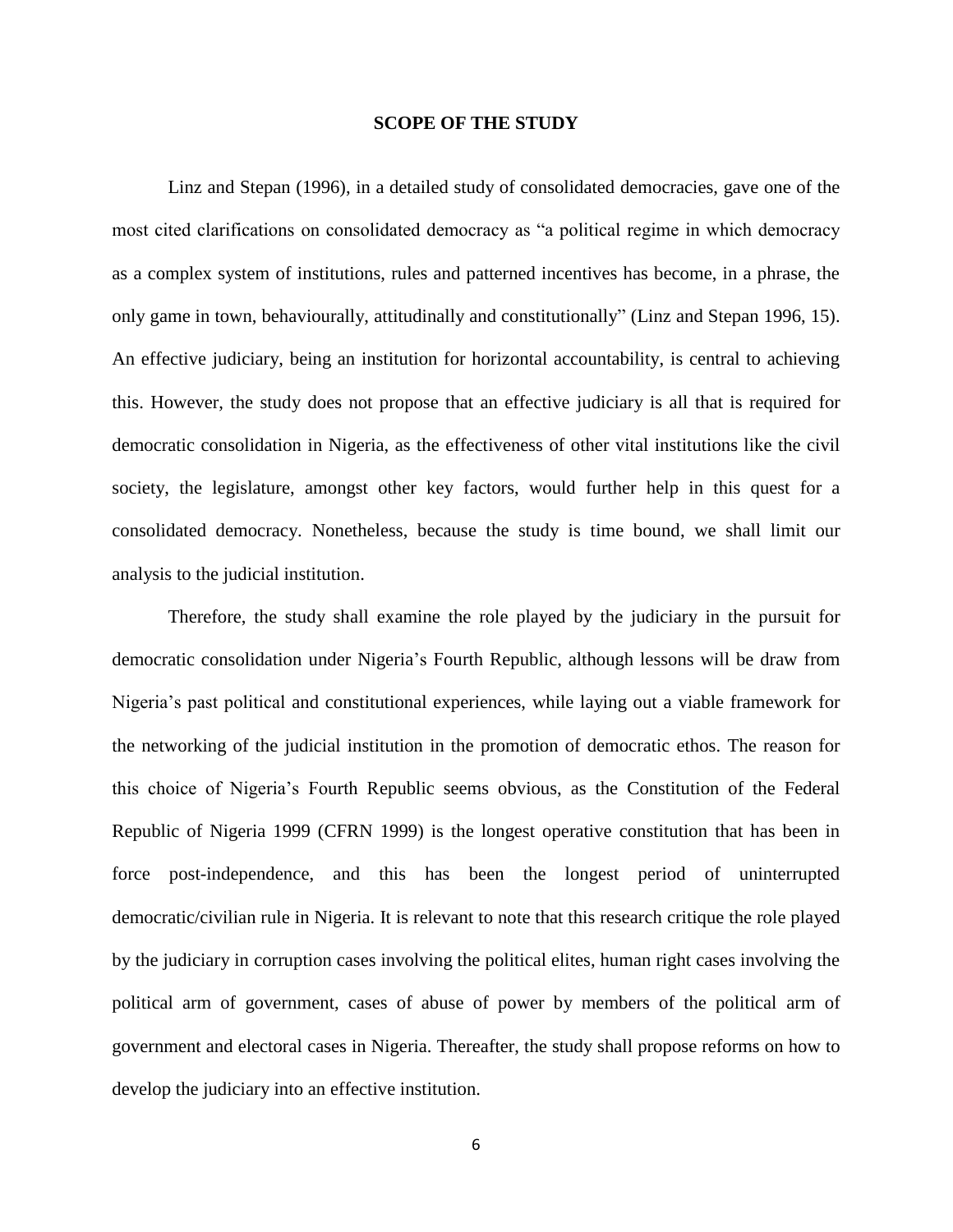## **AIM AND OBJECTIVES**

The aim of the study is to determine how to develop an effective judiciary for the consolidation of democracy in Nigeria.

The objectives of the study are to:

- 1. analyze the state of Nigeria's democracy;
- 2. examine the attributes of an effective judiciary;
- 3. discuss the relevance of an effective judiciary to the consolidation of democracy;
- 4. assess the impact of the judiciary on democracy in Nigeria; and,
- 5. make proposals for strengthening the judiciary to become an effective institution for the consolidation of democracy in Nigeria.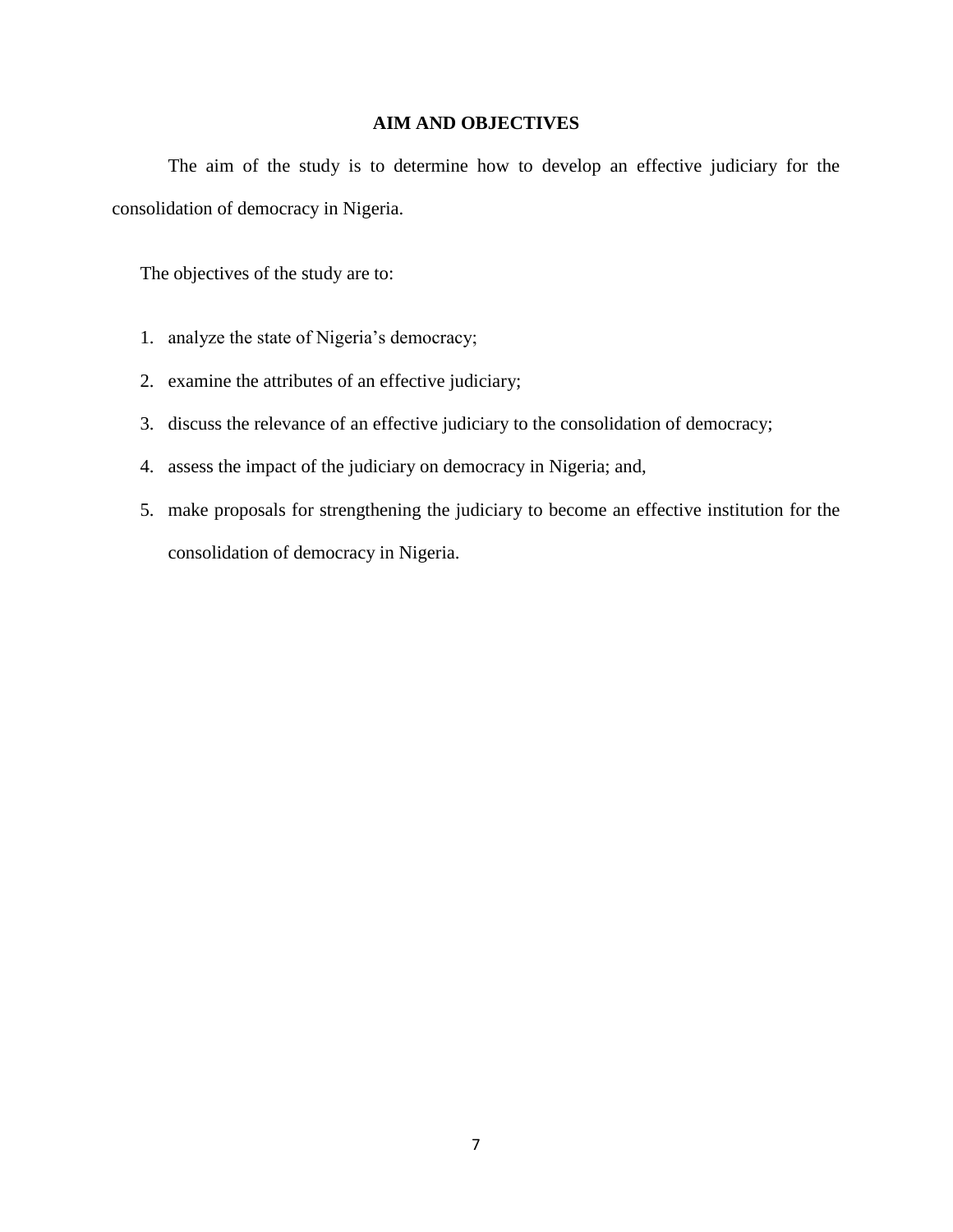#### **RESEARCH METHODOLOGY**

The doctrinal approach is adopted for the study by reviewing theoretical and empirical works respectively. The doctrinal approach, in the study, shall entail the use of statutes and law reports from libraries which shall form the primary research materials. Whereas textbooks, newspapers, magazines, law journals by academic writers and the internet shall form the secondary research materials. Secondary research materials shall provide the detailed and critical literature needed for this research. In essence, the theoretical aspect of the study shall review the existing literature on democracy/democratization and the judicial institution to establish the theoretical framework for our analysis; showing the nexus between the two concepts. The study shall also review various regional and international organizations' reports and surveys to identify major indices for measuring a strong judiciary and for assessing democracy; which would be a basis for our enquiry on the impact of a strong judiciary on democracy and how to strengthen an already weak judiciary towards democratic consolidation.

The study shall also undertake an empirical study of all the political cases, human right cases, corruption cases and other related cases of the superior courts since 1999 to find out their impact on democratic norms and present same in tables. The research approach adopted in the study is considered suitable for this type of research because the resources, data and evidence to be employed are scattered over an overlapping discipline of political science, law and history of the human experiences.

The study also presents a cross-national assessment and enquiry on this subject on a comparative basis, and uses cross-national indices to assess judicial intervention in democratisation in Nigeria; ascertaining the judicial institution's strength with a view to making recommendations on how to strengthen it. The study shall undertake a three level assessment of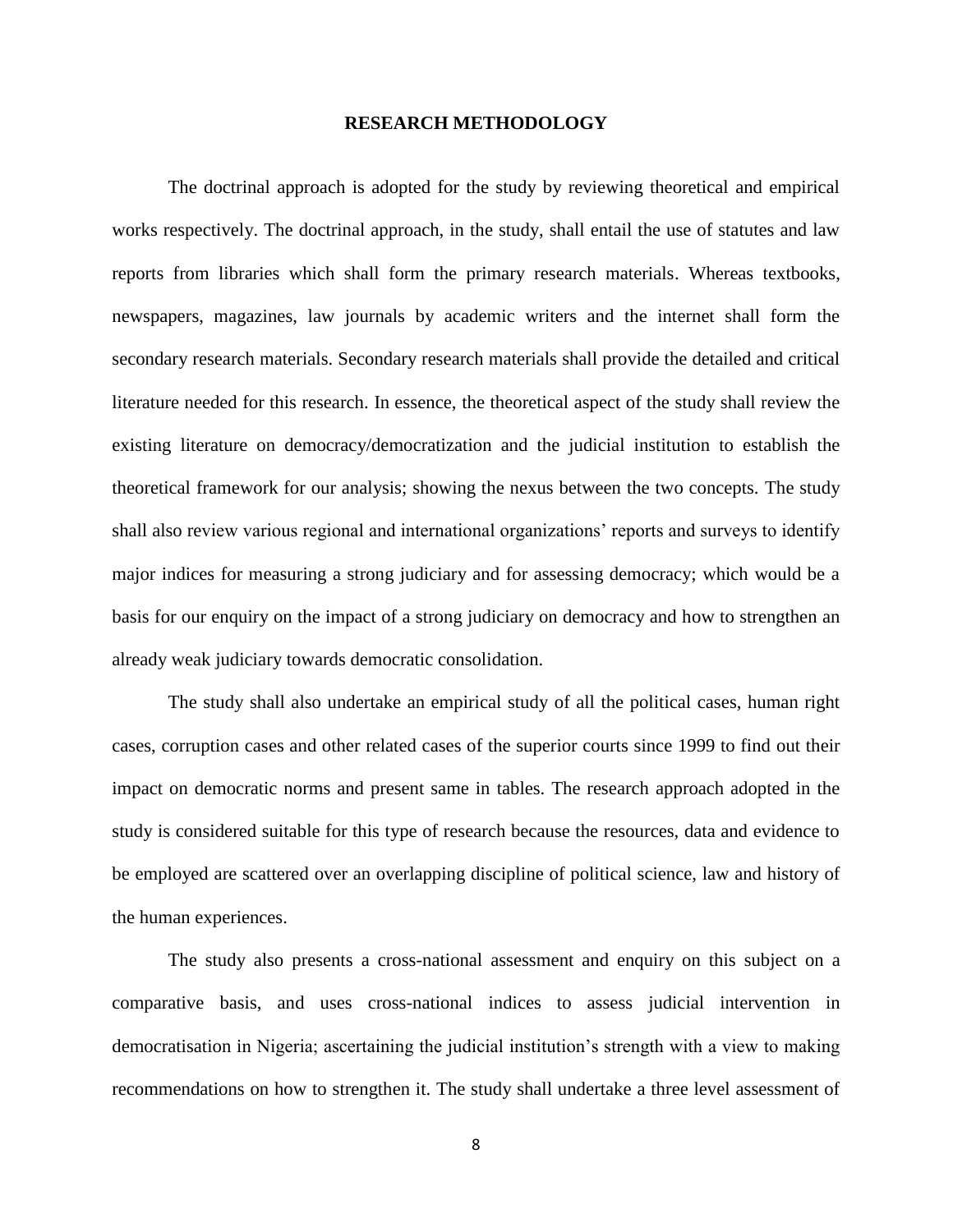the judiciary in Nigeria using the Economist Intelligence Unit Global State of Democracy Index (EIU 2020), the Transparency International Checklist for Evaluating Judicial Performance (Hammergren 2016, 19-22) and the Judicial Reform Index (ABA ROLI 2019) to assess the formation and set-up, output and posture, and reforms of the judicial institution in Nigeria respectively, by reviewing articles and commentaries, and relevant Nigerian cases from 1999 till date (i.e. under the 4<sup>th</sup> Republic) affecting the democratic set up and political culture in Nigeria. In specifics, the study shall assess the Nigerian judicial output, posture and responses to cases of corrupt officials of the political branches of government; as corruption, especially amongst political elites, is inimical to democratic ethos. Likewise, the study shall review cases where attempts have been made to use the judiciary to legitimize undemocratic acts under Nigeria's Fourth Republic; separated distinctively along the lines of a deferential judiciary, inert judiciary and an assertive judiciary.

To further assess the impact of Nigeria's judiciary on democracy, the study shall attempt to review a catalogue of cases and instances of disobedience to court orders and the norms of such orders by members of the political branches of government and its impact on judicial strength and present same in tables. Relying on previous reports by relevant committees related to democracy and the judiciary, the study shall present a roadmap on how to strengthen the judiciary in Nigeria; addressing issues related to judicial corruption, legal culture, ethnic configuration, political exposure, remuneration, recruitment, capacity-building, inability to initiate public interest proceedings *suo motu*, amidst other issues, within the judicial institution.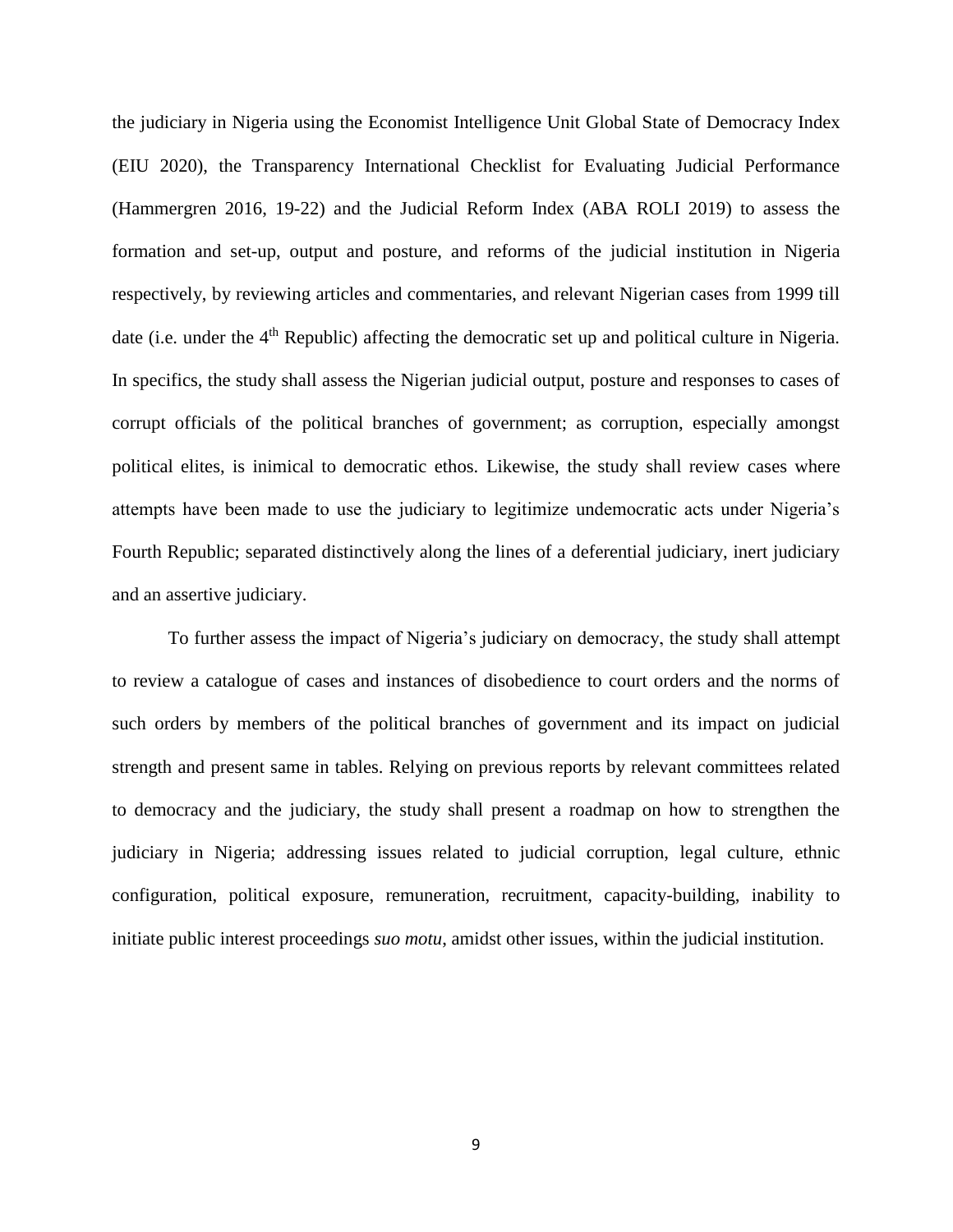## **EXPECTED FINDINGS**

The expected findings of the study are that:

- 1. democracy in Nigeria is fragile and its practice is at best a 'hybrid regime';
- 2. an effective judiciary is one that is able to maintain the balance of power between the arms of government, constrain abuse of power and shape political culture;
- 3. an effective judiciary is a vital institution for horizontal accountability which protects and enhances democratic ethos and the constitutional order of modern societies;
- 4. the judiciary in Nigeria has not been able to maintain the balance of power between the arms of government and has been unable to constrain abuse of power; and,
- 5. the Nigerian judiciary will be effective if structures are developed to combat corruption within it, review the recruitment and capacity-building process as well as the remuneration and security of judicial officers, and if judicial officers are empowered to initiate public interest proceedings *suo motu*.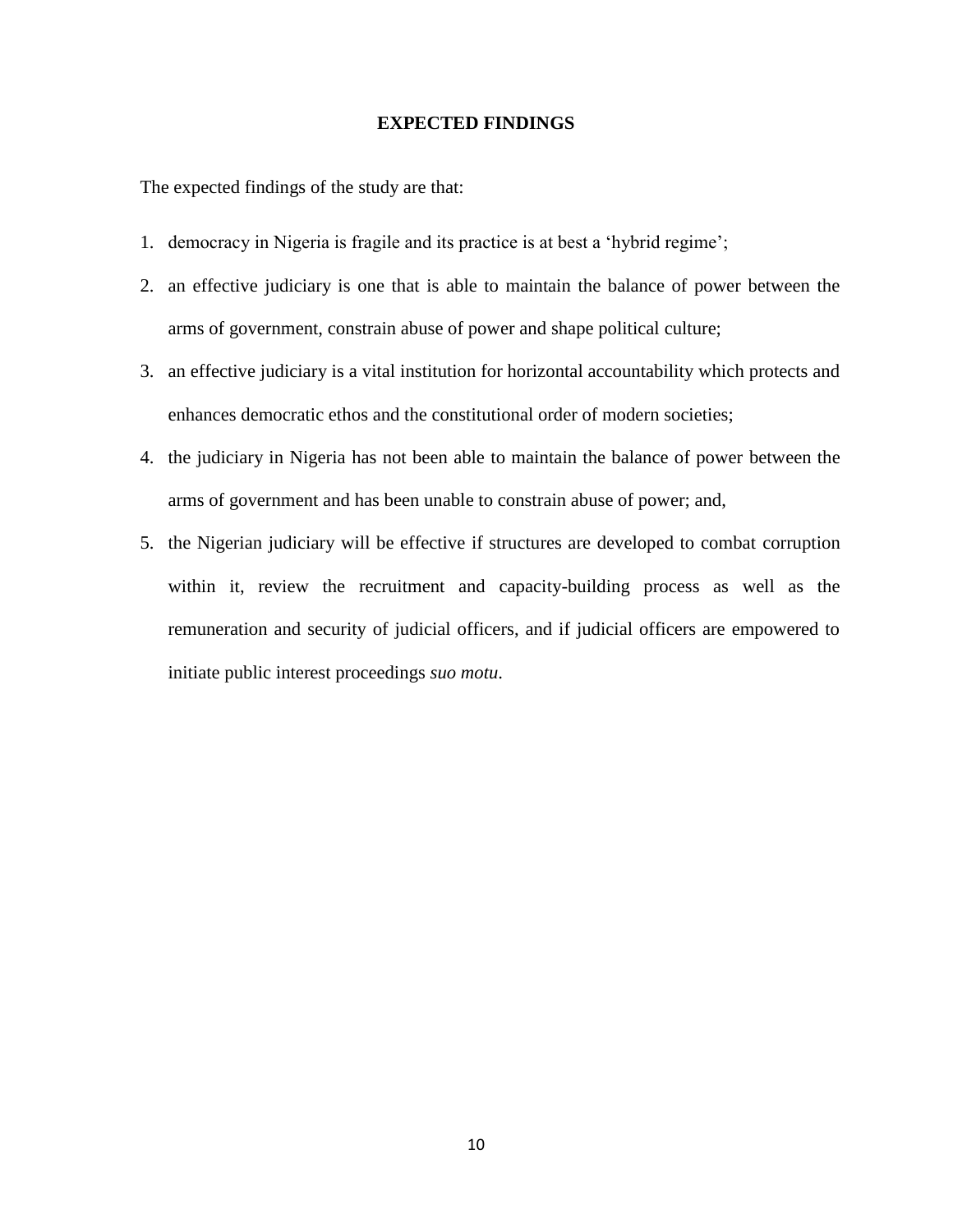## **EXPECTED CONTRIBUTIONS TO KNOWLEDGE**

The expected contributions to knowledge of the study are as follows:

- 1. Recruitment based on merit, an enhanced capacity-building mechanism, the empowerment of judicial officer to initiate public interest proceedings *suo motu*, and the utilisation of an in-depth comparative legal scholarship by judicial officers will make the judiciary an effective institution.
- 2. Building a reputation and legitimacy as an impartial and disinterested arbiter will make the judiciary an effective institution and consequently enhance compliance with its decisions.
- 3. Developing an effective judiciary to efficiently and effectively resolve political conflicts involving democratic ethos will bolster democracy in Nigeria.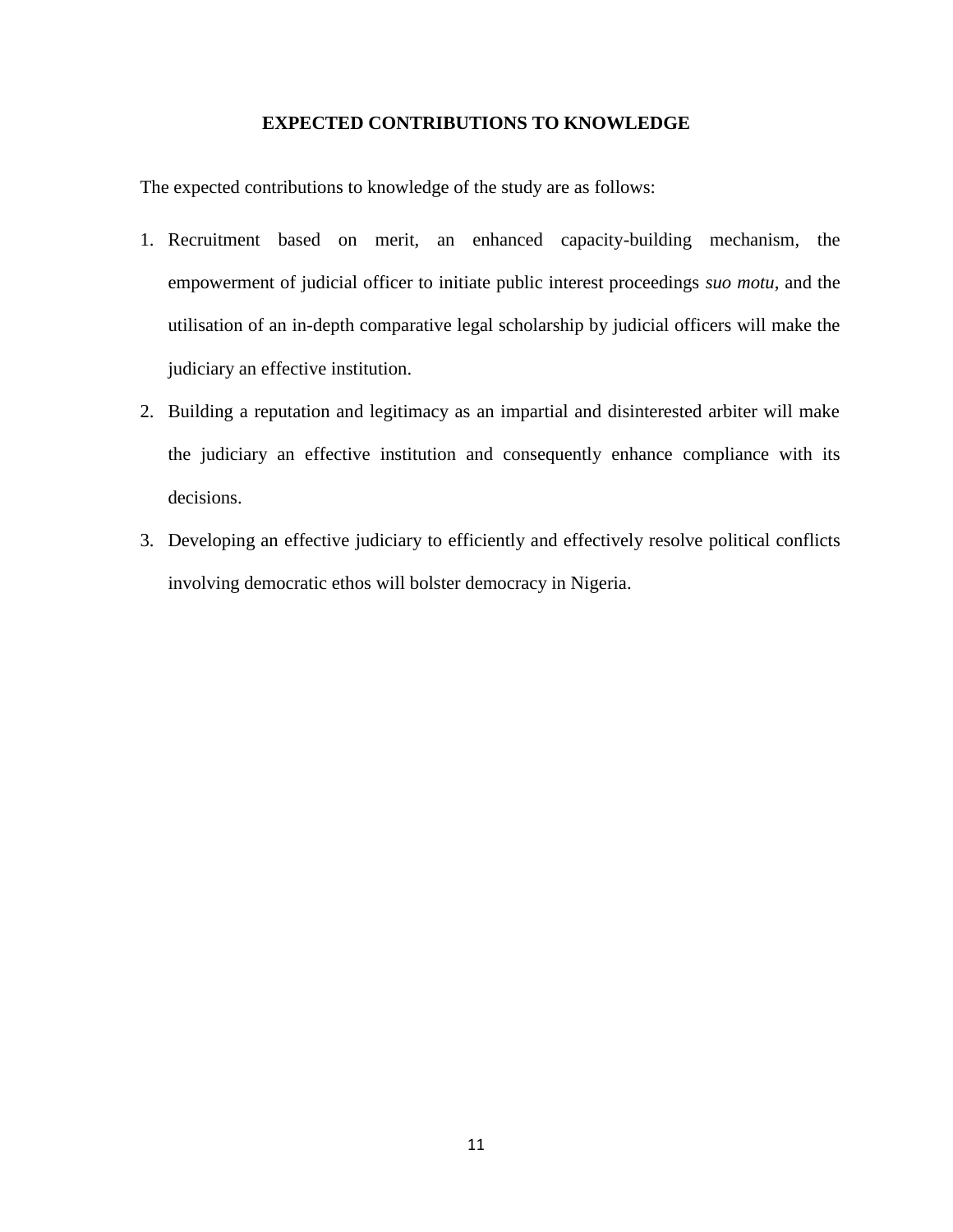## **THESIS OUTLINE/PLAN OF WORK**

## **CHAPTERS**

## **CHAPTER ONE: GENERAL INTRODUCTION**

- 1.1 Introduction
- 1.2 Statement of the Problem
- 1.3 Purpose of the Study
- 1.4 Research Questions
- 1.5 Significance of the Study/Research
- 1.6 Methodology
- 1.7 Scope of the Study
- 1.8 Structure of the Thesis
- 1.9 Conclusion

## **CHAPTER TWO: LITERATURE REVIEW**

- 2.0. Introduction
- 2.1. Nature and Scope of Democracy in the Modern State
- 2.2. Evolution of the Judiciary as a Branch of Government in the Modern State
- 2.3. The Centrality and Growing Relevance of the Judiciary to Democratization
- 2.4. Theoretical Framework
	- 2.4.1. Separation of Power
	- 2.4.2. Democratization and Democratic Consolidation
	- 2.4.3. Popular Attitudes toward Democracy
	- 2.4.4. Democratization and Counter-majoritarian Institutions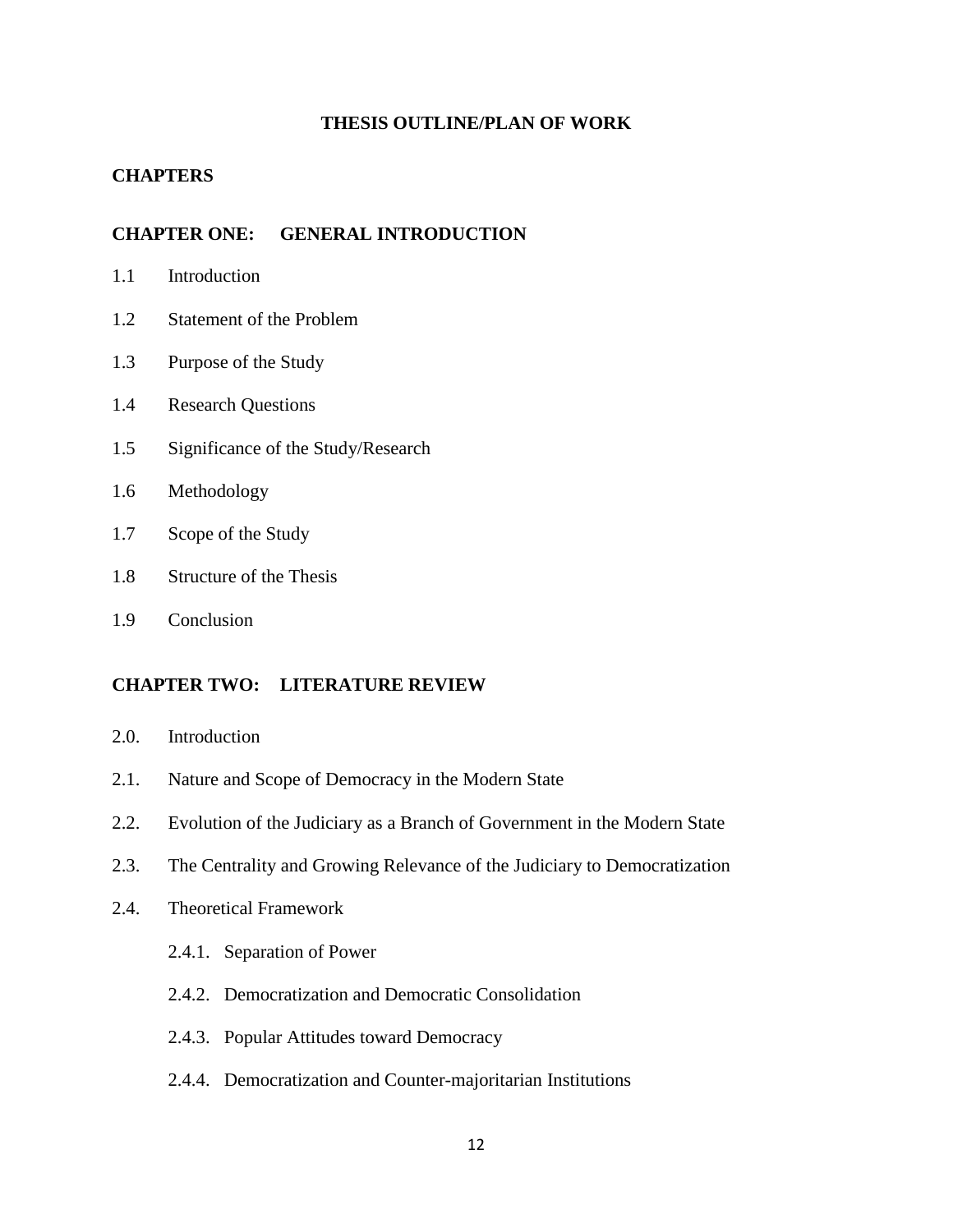## 2.4.5. Judicialization

- 2.4.6. Judicial Independence
- 2.4.7. Judicial Power, Judicial Review and Judicial Disapproval
- 2.4.8. Judicial Activism versus Judicial Passivism
- 2.4.9. Judicial Attitude and Reasoning
- 2.4.10. Judicial Immunity
- 2.4.11. Judicial Supremacy
- 2.4.12. Judicial Accountability
- 2.4.13. Legitimacy
- 2.4.14. The Theory of Resistance
- 2.4.15. Institutionalisation
- 2.5. Attributes of Judicial Effectiveness
	- 2.5.1. Indices for Measuring Judicial Effectiveness
- 2.6. Relevance of an Effective Judiciary to Democratic Consolidation
- 2.7. Conclusion

## **CHAPTER THREE: DEMOCRACY AND DEMOCRATIZATION IN NIGERIA**

- 3.0. Introduction
- 3.1. The History of Democracy in Nigeria
- 3.2. Constitutional Design and Democracy in Nigeria
- 3.3. Democracy and Neo-Patrimonialism in Nigeria
- 3.4. Democracy and the Imperialist Executive in Nigeria
- 3.5. Measuring the Current State of Democracy in Nigeria
- 3.6. Conclusion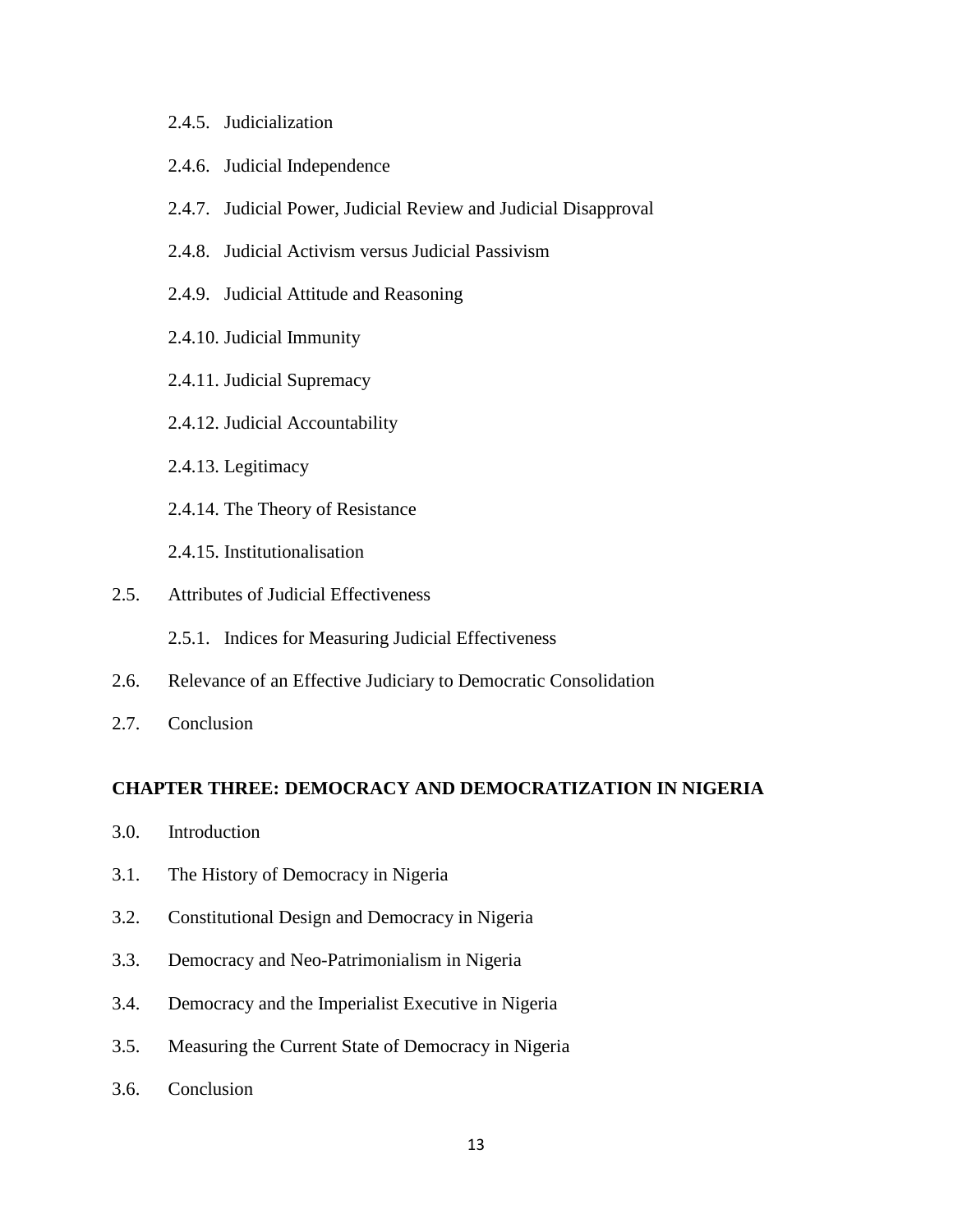## **CHAPTER FOUR: JUDICIALIZATION AND DEMOCRATIZATION IN NIGERIA**

- 4.0. Introduction
- 4.1. The Evolution of the Judiciary in Nigeria
- 4.2. Constitutional Design and the Judiciary in Nigeria
- 4.3. Measuring the Effectiveness of the Judiciary under Nigeria's Fourth Republic (1999-2021)
	- 4.3.1. Judicial Formation and Set-up
	- 4.3.2. Review of Cases with Democratic Relevance
	- 4.3.3. Track Record of Judicial Reforms
	- 4.3.4. The Judiciary versus the Political Branch: Disobedience of Courts' Orders/Norms
	- 4.3.5. Informal Interference in the Judiciary
- 4.4. Corruption and Judicial Officers
- 4.5. Judicial Attitude and Reasoning in Nigeria
- 4.6. Perception of the Judiciary in Nigeria
- 4.7. Constraints of the Judiciary in Nigeria
- 4.8. A Constitutional Court versus Supreme Court in Nigeria
- 4.9. Conclusion

## **CHAPTER FIVE: DEVELOPING AN EFFECTIVE JUDICIARY IN NIGERIA**

- 5.0. Introduction
- 5.1. Judicial *Trilemma*
- 5.2. Judicial Empowerment and Reforms in Nigeria
- 5.3. Conclusion

## **CHAPTER SIX: GENERAL CONCLUSION**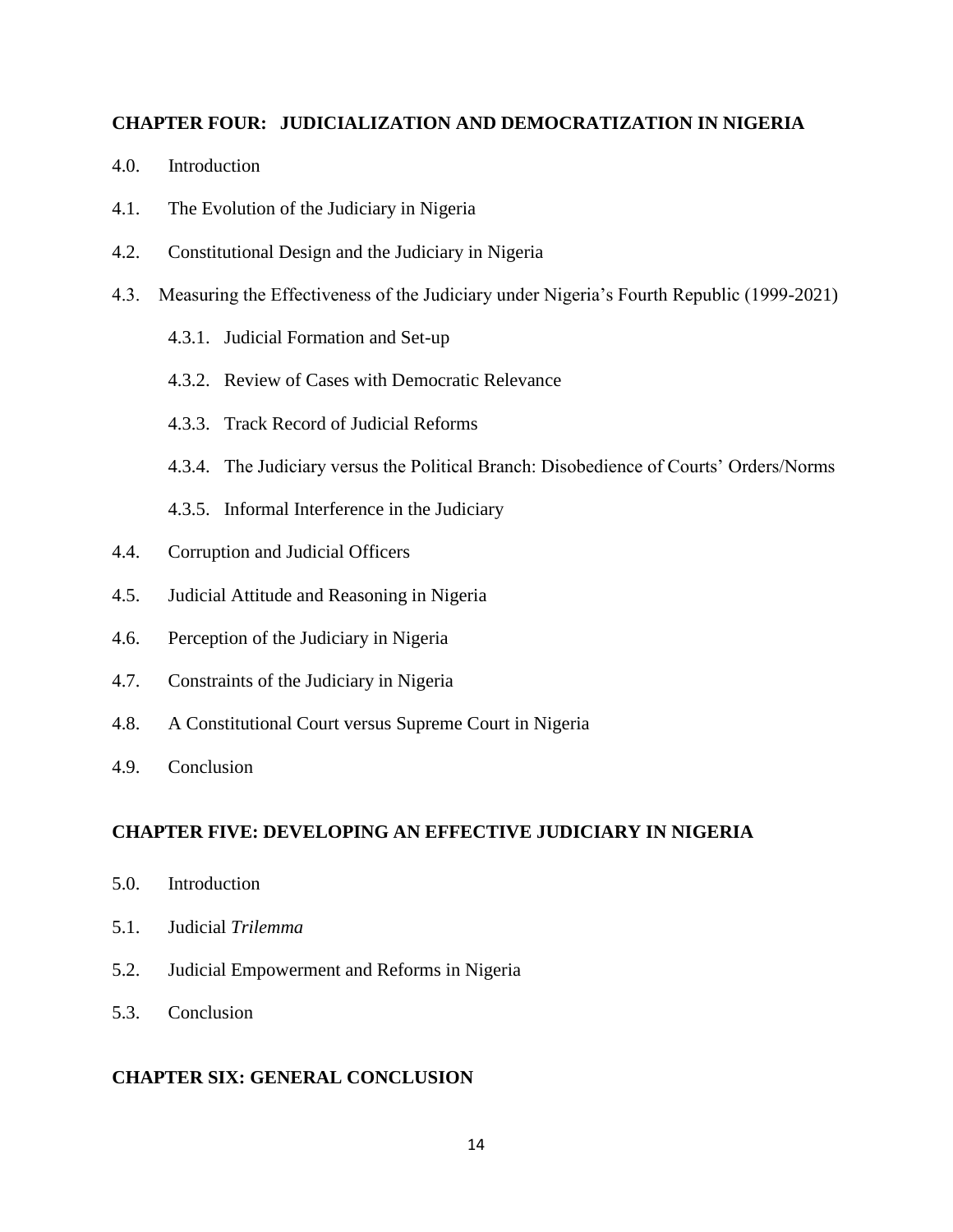- 6.0. Summary
- 6.1. Findings
- 6.2. Recommendations
- 6.3. Conclusion

# **Bibliography**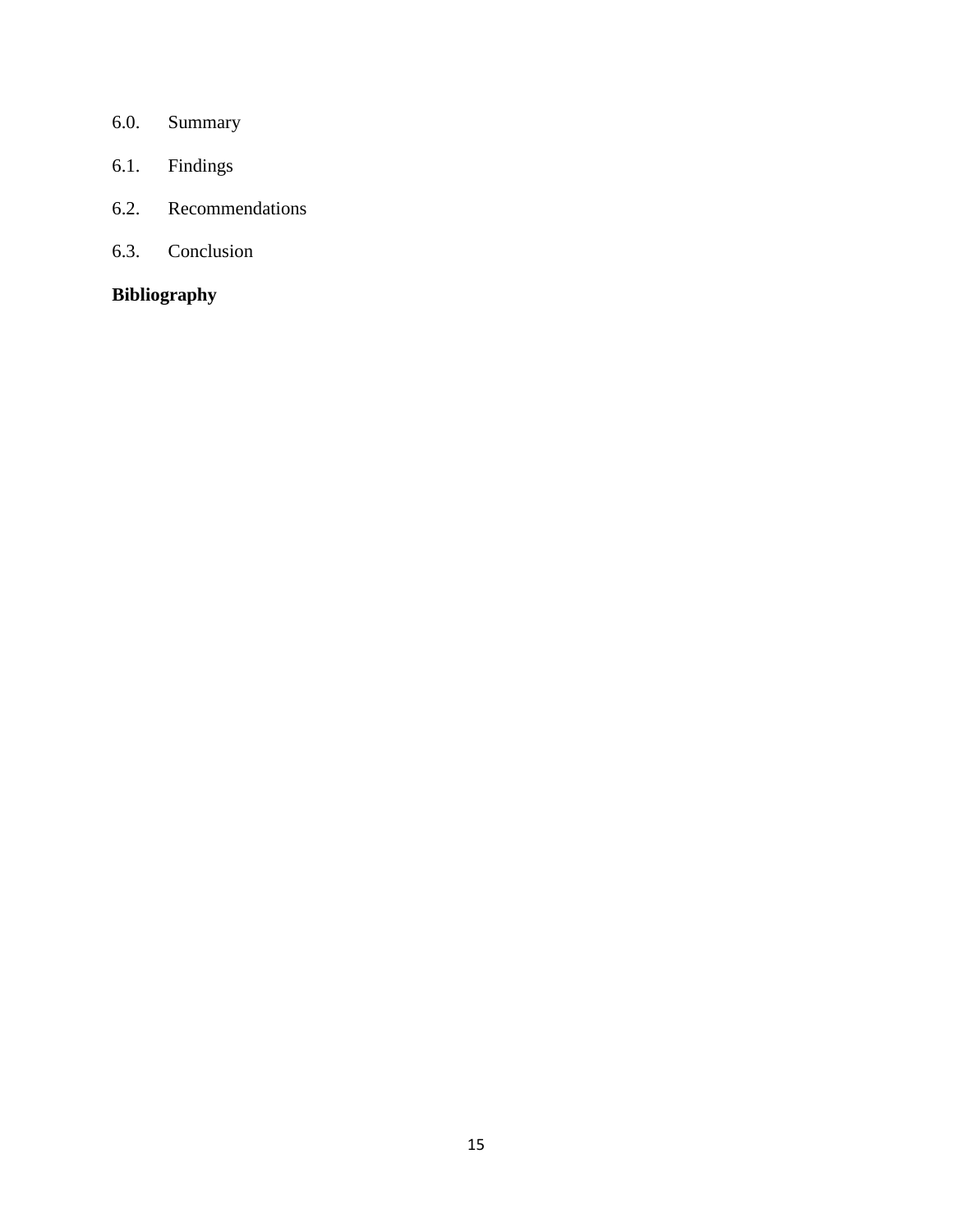#### **CONCLUSION**

Concerns about democratic reversal have become global, especially with regards to fragile democracies such as Nigeria. The role of strong institutions, such as an effective judiciary, is crucial to the consolidation of democracy. However, the Nigerian judiciary appears to have been burdened by the perception that it is the third arm of government (i.e. the weakest arm of government) (Pela 2020; Hamilton 1968, 465-466; Ibekwe and Nweze 2020); hence, it has at some point been absolutely deferential to the whims and caprices of the political arms of government. Consequently, there is a need to revamp the extant judicial arm of government in Nigeria. This generally entails developing an effective judiciary as a tool for sustaining a better democracy in Nigeria.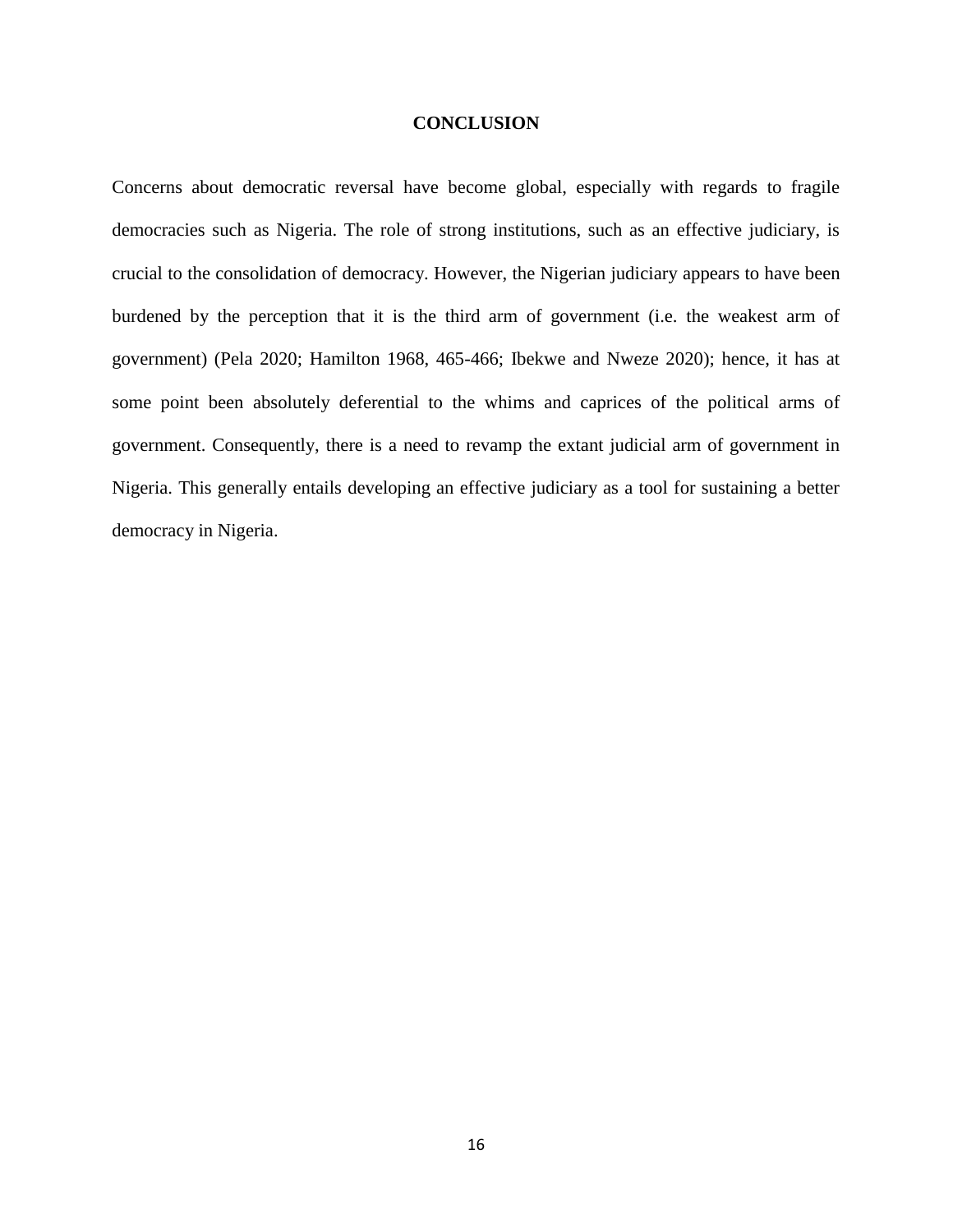#### **REFERENCES**

## **Articles and Chapters in Books**

- Adeosun, Ahmed Babatunde, 'Democracy and Democratic Consolidation in Nigerian Fourth Republic: Issues and Challenges' (2014) 19(10) *Journal of Humanities and Social Science*
- Aka, Philip C, 'Judicial Independence under Nigeria's Fourth Republic: Problems and Prospects' (2015) 45(1) *California Western International Law Journal*  <https://scholarlycommons.law.cwsl.edu/cwilj/vol45/iss1/2> accessed 15 May 2019
- Alter, Karen J and Emilie M Hafner-Burton, 'Theorizing the Judicialization of International Relations' (2019) 63 *International Studies Quarterly* 449-463
- Barber, NW, 'Self-Defence for Institutions' (2013) 72(3) *Cambridge Law Journal*
- Egbe, Enyi John, 'Nigeria's Fourth Republic-Democratic or Civil Rule' (2014) 2(2) *Arabian Journal of Business and Management Review (Nigerian Chapter)*
- Huntington, Samuel P, 'How Countries Democratize' [1991-1992] *Political Science Quarterly*
- Ibekwe, Chineze Sophia and Chidiebere Collins Nweze, 'Judicial Immunity in Nigeria: Cover for Impunity or Legal Necessity?' (2020) 4 (2) *AJLHR* 68
- Ibietan, Jide I and Olumuyiwa O Ajayi, 'The Governing Elite and Democratic Consolidation in Nigeria: An Appraisal of the Fourth Republic' (2015) 6(1) *Journal of Human and Social Science Research*
- Linz, J. J. and Alfred Stepan, 'Toward Consolidated Democracies' (1996) 7(2) *Journal of Democracy* 15
- Ukhuegbe, Solomon and Chima Cletus Nweze, 'Nigeria: Developments in Nigerian Constitutional Law' in Richard Albert, David Landau, Pietro Faraguna and Simon Drugda (eds), *2016 Global Review of Constitutional Law* (I·CONnect Clough Center 2017) 145
- Ukhuegbe, Solomon and Gabriel O. Arishe, 'Nigeria: The State of Liberal Democracy' in Richard Albert, David Landau, Pietro Faraguna and Simon Drugda (eds), *2017 Global Review of Constitutional Law* (I·CONnect Clough Center 2018) 204
- Ukhuegbe, Solomon and Gabriel O. Arishe, 'Nigeria' in Richard Albert, David Landau, Pietro Faraguna and Simon Drugda (eds), *2018 Global Review of Constitutional Law* (I·CONnect Clough Center 2019) 214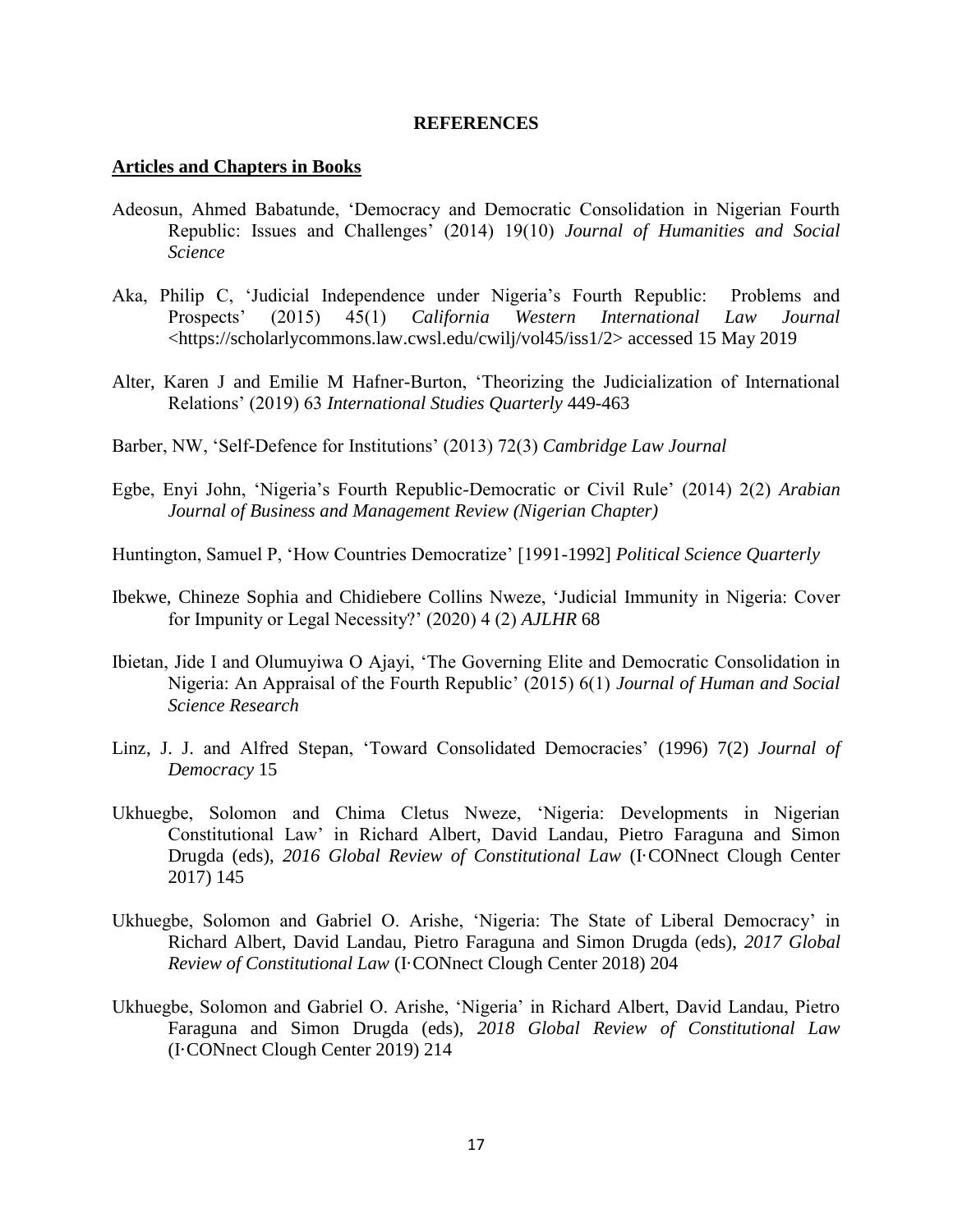- Ukhuegbe, Solomon and Gabriel O. Arishe, 'Nigeria' in Richard Albert, David Landau, Pietro Faraguna and Simon Drugda (eds), *2019 Global Review of Constitutional Law* (I·CONnect Clough Center 2020) 244
- Ukhuegbe, Solomon and Gabriel O. Arishe, 'Nigeria' in Luís Roberto Barroso and Richard Albert (eds), *The International Review of Constitutional Reform 2020* (Program on Constitutional Studies at the University of Texas at Austin and the International Forum on the Future of Constitutionalism 2020) 219
- Usoro, Paul, 'Coup against the Nigerian Judiciary and Suspension of the Nigerian Constitution' (25 January 2019) *Nigeria Bar Association* 1-2

#### **Books**

- Arishe, Gabriel O, *Developing Effective Legislature: The Country Specific Approach to Assessing Legislative Power* (Paclerd Press Ltd 2017)
- Belov, Martin, *Courts and Judicial Activism under Crisis Conditions: Policy Making in a Time of Illiberalism and Emergency Constitutionalism* (Routledge 2021)
- Breyer, Stephen, *Making Our Democracy Work: A Judge's View* (Vintage 2011)
- Bunjevac, Tim, *Judicial Self-Governance in the New Millennium: An Institutional and Policy Framework* (Springer 2021)
- Diamond, Larry, *Developing Democracy: Toward Consolidation* (John Hopkins University Press 1999)
- Fukuyama, Francis, *The End of History and the Last Man* (Avon Books 1992)
- Hamilton, Madison & Jay, *The Federalist Papers* (New American Library Edition 1968) 465- 466
- Huntington, Samuel, *The Third Wave: Democratization in the Late Twentieth Century* (University of Oklahoma Press 1992)
- International Bar Association Minimum Standards of Judicial Independence (Int'l Bar Assn. 1982) reprinted in Shimon Shetreet and Jules Deschenes (eds), *Judicial Independence: The Contemporary Debate* (1985)
- Issacharoff, Samuel, *Fragile Democracies: Contested Power in the Era of Constitutional Courts* (Cambridge University Press 2015)

Johnson, Nicholas, *Columns of Democracy* (lulu.com 2018)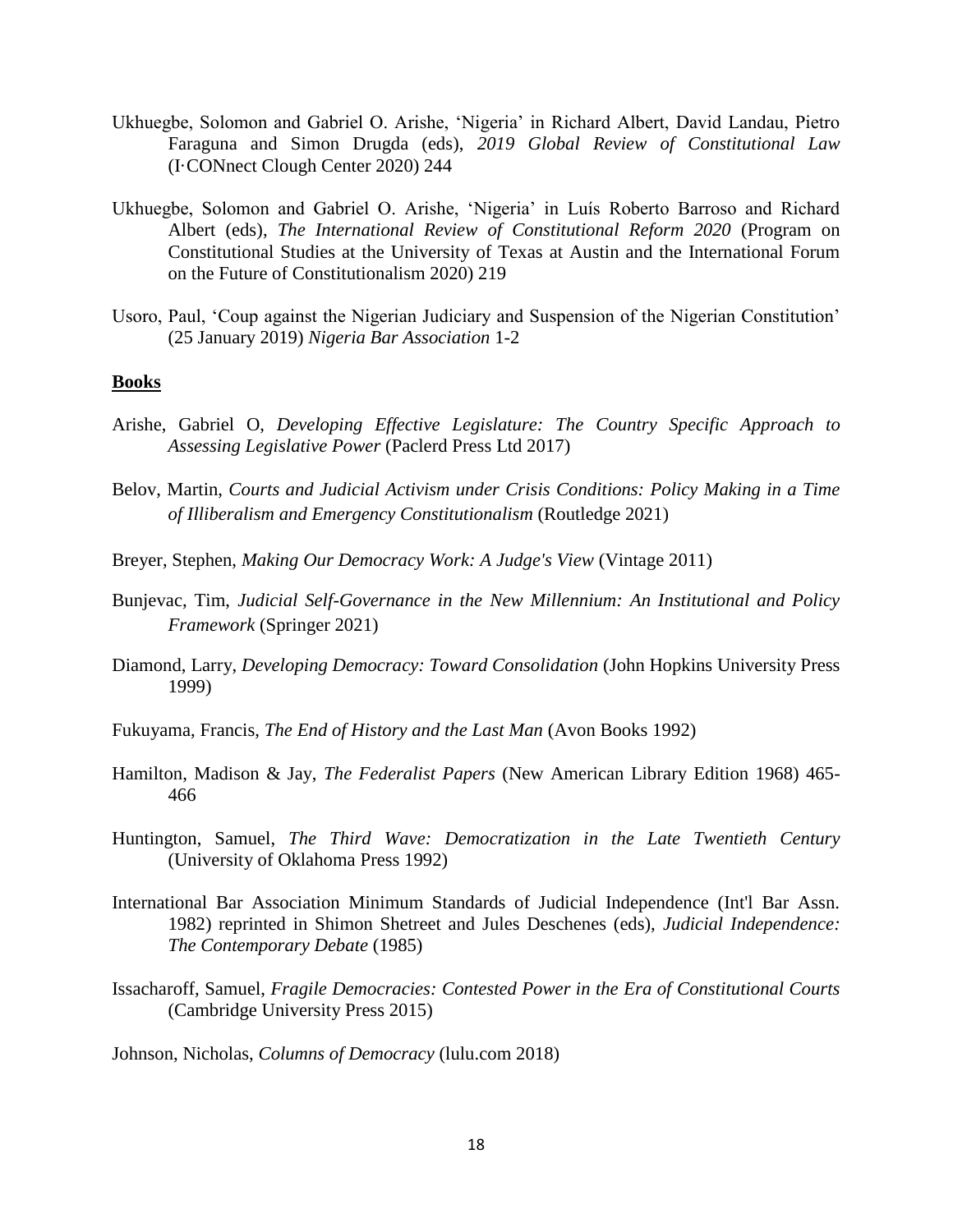- Linn Hammergren, *Diagnosing Judicial Performance: Toward a Tool to Help Guide Judicial Reform Programs* (World Bank 2016)
- Nwabueze, Ben O, *Democratization* (Spectrum Books Ltd 1993)
- Nwabueze, Ben O, *Judicialism and Good Governance in Africa* (Nigerian Institute of Advanced Legal Studies 2009)
- Nwabueze, Ben O, *Judicialism in Commonwealth Africa* (Hurst & Co 1977)

Pócza, Kálmán, *Constitutional Politics and the Judiciary* (Routledge 2020)

- Smith, BC, *Judges and Democratization: Judicial Independence in New Democracies* (Routledge 2017)
- Stepan, Alfred, *Democracies in Danger* (Johns Hopkins University Press 2009)
- Stotzky, Irwin P, *Transition to Democracy in Latin America: The Role of the Judiciary* (Routledge 2019)
- The Economist Intelligence Unit, *Democracy Index 2019* (The Economist Intelligence Unit Limited 2020)

#### **Conferences/Workshop Materials**

Nnaemeka-Agu, P, 'The Role of the Judge in the Democratic State' (1994) *Commonwealth Secretariat List of Documentation and Reading Materials for Workshop on Administrative Law*, *Blantyre, Malawi*

#### **Online Sources/Magazines/Newspapers**

- American Bar Association Rule of Law Initiative (ABA ROLI), 'Judicial Reform Index Factors' (January 07, 2019) *American Bar Association* <https://www.americanbar.org/advocacy/rule\_of\_law/publications/assessments/jri/jri\_fac tors/> accessed 26 September 2021
- Pela, Ogba Kendrick, 'Is The Judiciary Really the Weakest Arm of Government?' (September 24 2020) *Barrister NG* <https://barristerng.com/is-the-judiciary-really-the-weakest-arm-ofgovernment-by-ogba-kendrick-pela-esq/> accessed 6 October 2021
- Okakwu, Evelyn, 'Special Report: How Buhari Administration Serially Disobeys Court Orders' (June 11 2017) *Premium Times*  <https://www.premiumtimesng.com/news/headlines/233665-special-report-how-buhariadministration-serially-disobeys-court-orders.html> accessed on 20 August 2021
- Oyetibo, Tayo, 'The Role of the Judiciary in Combating Corruption in Nigeria" (September 12 2012) *Premium Times* <www.premiumtimesng.com/opinion/101606-the-role-of-the-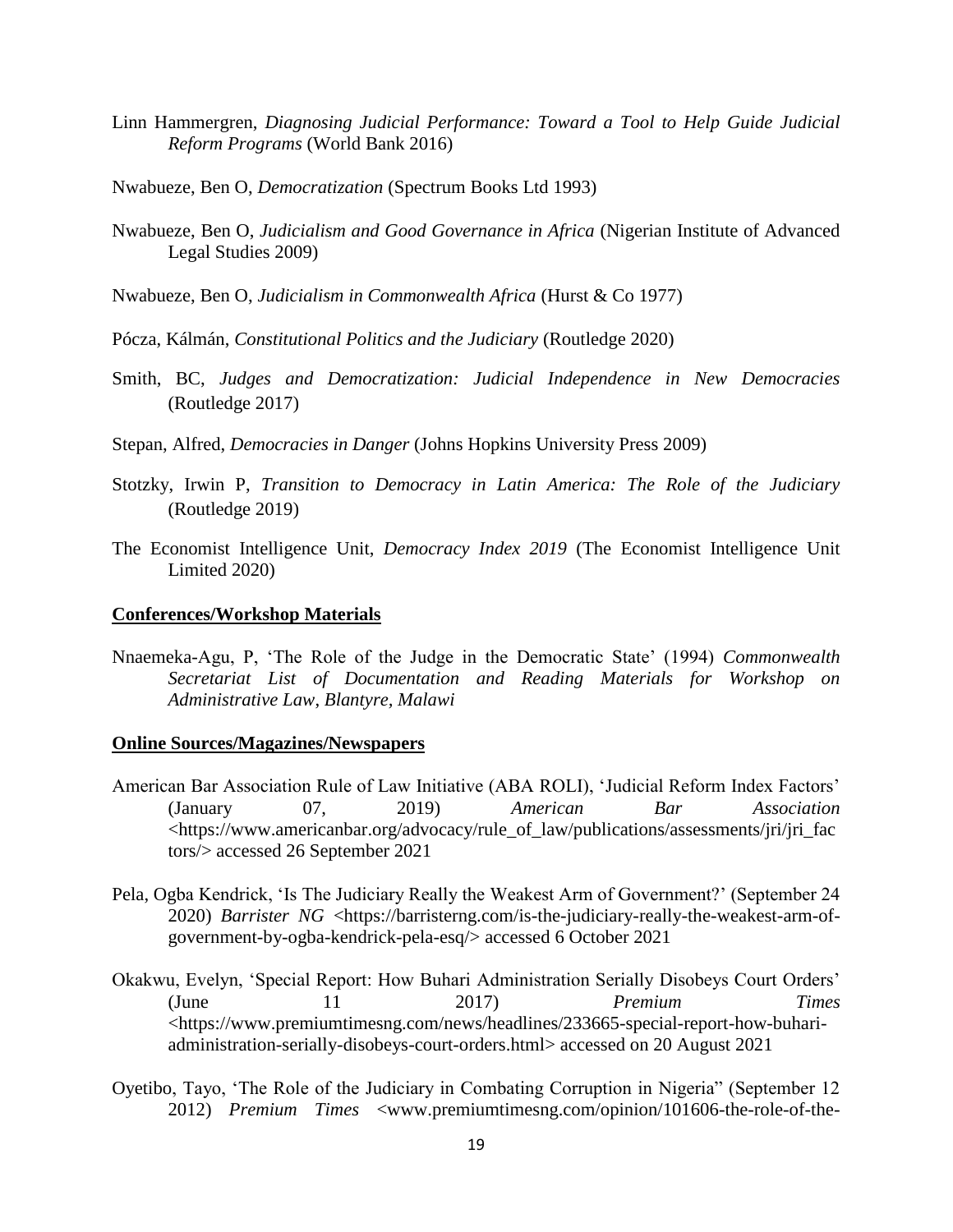judiciary-in-combating-corruption-innigeria-by-tayo-oyetibo-san.html> accessed on 20 August 2021

Pats-Acholonu, I. C., 'Nigeria: Disobedience of Court Orders, Form of Intimidation' (April 17 2006) *All Africa* <https://allafrica.com/stories/200604180578.html> accessed on 20 August 2021